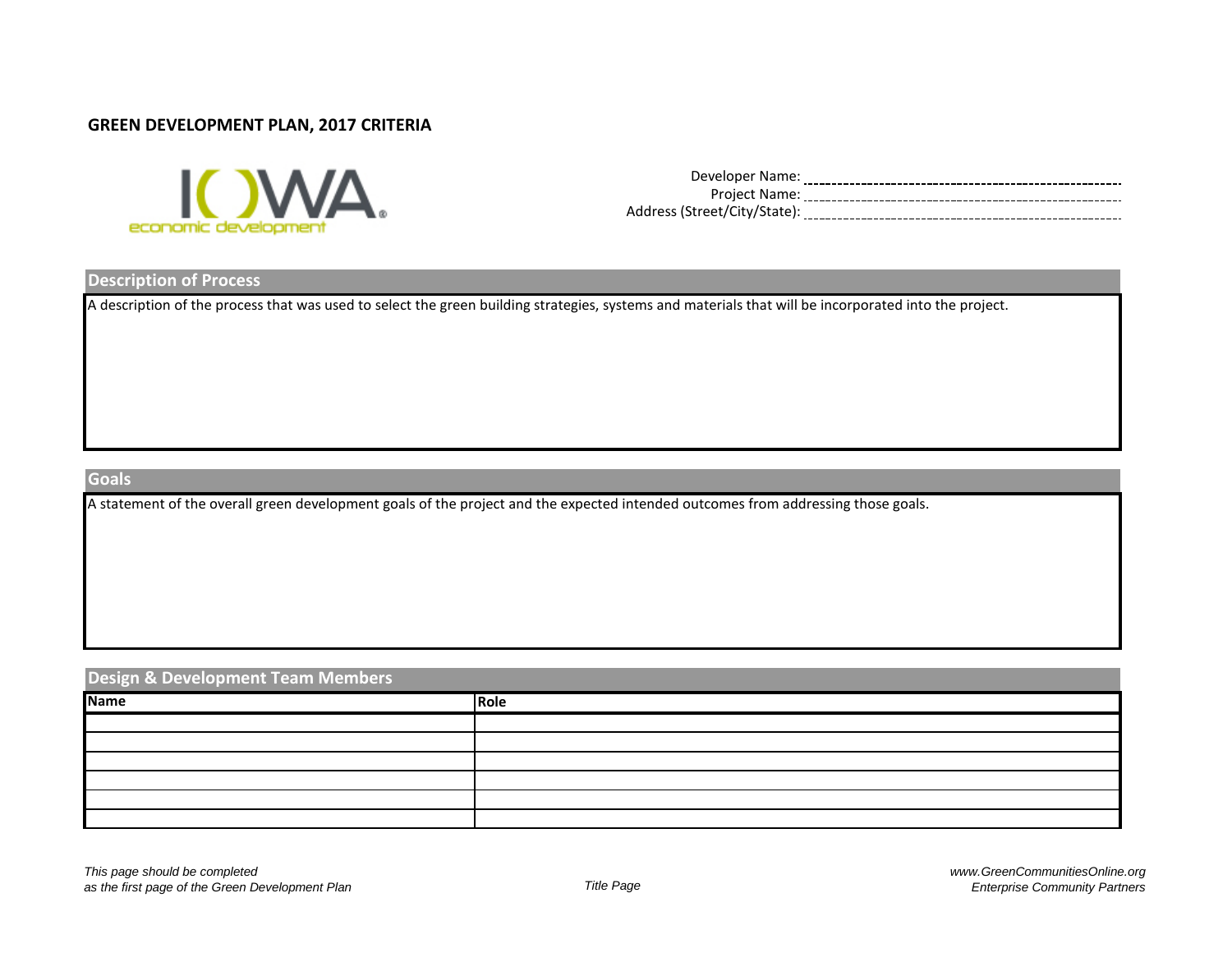# **GREEN DEVELOPMENT PLAN**



Developer Name:

Project Name:

Address (Street/City/State):

# **2017 Iowa Green Streets Criteria**

**Mandatory Measures**

|                |           |                 |                                                   | <b>Areas of Consideration</b> |      |                    |                                  |                                                                           |  |  |
|----------------|-----------|-----------------|---------------------------------------------------|-------------------------------|------|--------------------|----------------------------------|---------------------------------------------------------------------------|--|--|
|                |           |                 |                                                   | Champion                      |      | Strategies         | Follow-up                        | Key Issues / Strategies to Consider                                       |  |  |
|                |           |                 |                                                   | name                          | role | how intend to meet |                                  | description of follow-up measures strategies or questions to address that |  |  |
|                |           |                 |                                                   |                               |      |                    |                                  | needed throughout completion of can guide project to meeting criteria     |  |  |
|                |           |                 |                                                   |                               |      |                    | design, permitting, construction |                                                                           |  |  |
| Max            | Exp.      |                 | <b>Green Communities Criteria</b>                 |                               |      |                    | and operation                    |                                                                           |  |  |
| Pts.           | Pts.      |                 |                                                   |                               |      |                    |                                  |                                                                           |  |  |
|                |           |                 |                                                   |                               |      |                    |                                  |                                                                           |  |  |
|                |           |                 |                                                   |                               |      |                    |                                  |                                                                           |  |  |
|                |           |                 |                                                   |                               |      |                    |                                  |                                                                           |  |  |
|                |           |                 |                                                   |                               |      |                    |                                  |                                                                           |  |  |
|                |           |                 | <b>Integrative Design</b>                         |                               |      |                    |                                  |                                                                           |  |  |
|                |           |                 |                                                   |                               |      |                    |                                  |                                                                           |  |  |
|                | Mandatory | .1a             | <b>Goal Setting</b>                               |                               |      |                    |                                  |                                                                           |  |  |
|                | Mandatory | .1 <sub>b</sub> | <b>Criteria Documentation</b>                     |                               |      |                    |                                  |                                                                           |  |  |
|                | Mandatory | .2a             | Resident Health and Wellbeing: Design for Health  |                               |      |                    |                                  |                                                                           |  |  |
|                |           |                 |                                                   |                               |      |                    |                                  |                                                                           |  |  |
|                | Mandatory | 1.3a            | Resilient Communities: Design for Resilience (New |                               |      |                    |                                  |                                                                           |  |  |
|                |           |                 | Construction & Substantial Rehab only)            |                               |      |                    |                                  |                                                                           |  |  |
| $\overline{2}$ |           |                 | Location + Neighborhood Fabric                    |                               |      |                    |                                  |                                                                           |  |  |
|                | Mandatory | 2.1             | Sensitive Site Protection (New Construction only) |                               |      |                    |                                  |                                                                           |  |  |
|                |           |                 |                                                   |                               |      |                    |                                  |                                                                           |  |  |
|                | Mandatory | 2.2             | Connections to Existing Development and           |                               |      |                    |                                  |                                                                           |  |  |
|                |           |                 | Infrastructure                                    |                               |      |                    |                                  |                                                                           |  |  |
|                | Mandatory | 2.5             | <b>Proximity to Services</b>                      |                               |      |                    |                                  |                                                                           |  |  |
|                | Mandatory | 2.6             | Preservation of and Access to Open Space in Rural |                               |      |                    |                                  |                                                                           |  |  |
|                |           |                 | or Tribal Areas                                   |                               |      |                    |                                  |                                                                           |  |  |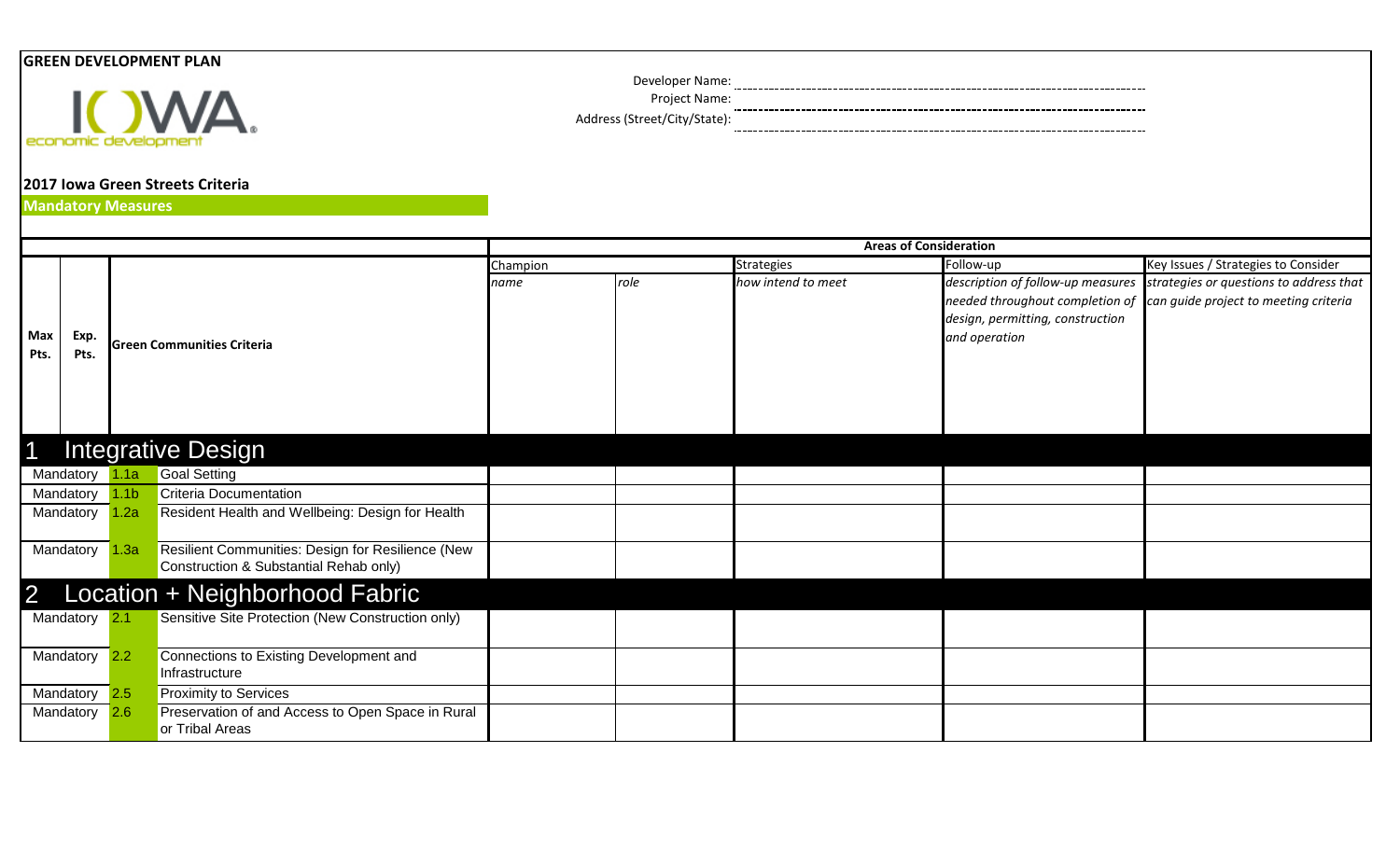|               |                           |                  |                                                      | <b>Areas of Consideration</b> |      |                    |                                   |                                                                       |  |  |
|---------------|---------------------------|------------------|------------------------------------------------------|-------------------------------|------|--------------------|-----------------------------------|-----------------------------------------------------------------------|--|--|
|               |                           |                  |                                                      | Champion                      |      | <b>Strategies</b>  | Follow-up                         | Key Issues / Strategies to Consider                                   |  |  |
|               |                           |                  |                                                      | name                          | role | how intend to meet | description of follow-up measures | strategies or questions to address that                               |  |  |
|               |                           |                  |                                                      |                               |      |                    |                                   | needed throughout completion of can guide project to meeting criteria |  |  |
|               |                           |                  |                                                      |                               |      |                    | design, permitting, construction  |                                                                       |  |  |
| <b>Max</b>    | Exp.                      |                  |                                                      |                               |      |                    | and operation                     |                                                                       |  |  |
| Pts.          | Pts.                      |                  | <b>Green Communities Criteria</b>                    |                               |      |                    |                                   |                                                                       |  |  |
|               |                           |                  |                                                      |                               |      |                    |                                   |                                                                       |  |  |
|               |                           |                  |                                                      |                               |      |                    |                                   |                                                                       |  |  |
|               |                           |                  |                                                      |                               |      |                    |                                   |                                                                       |  |  |
|               |                           |                  |                                                      |                               |      |                    |                                   |                                                                       |  |  |
| $\mathcal{S}$ |                           |                  | <b>Site Improvements</b>                             |                               |      |                    |                                   |                                                                       |  |  |
|               | Mandatory 3.1             |                  | <b>Environmental Remediation</b>                     |                               |      |                    |                                   |                                                                       |  |  |
|               | Mandatory                 | 3.2              | <b>Erosion and Sedimentation Control</b>             |                               |      |                    |                                   |                                                                       |  |  |
|               | Mandatory                 | 3.3              | Low Impact Development (Only for projects located    |                               |      |                    |                                   |                                                                       |  |  |
|               |                           |                  | on greenfields)                                      |                               |      |                    |                                   |                                                                       |  |  |
|               | Mandatory                 | 3.4              | Landscaping                                          |                               |      |                    |                                   |                                                                       |  |  |
|               | Mandatory                 | 3.5              | Surface Water Management                             |                               |      |                    |                                   |                                                                       |  |  |
| 4             | <b>Water Conservation</b> |                  |                                                      |                               |      |                    |                                   |                                                                       |  |  |
|               |                           |                  |                                                      |                               |      |                    |                                   |                                                                       |  |  |
|               | Mandatory                 | 4.1              | <b>Water-Conserving Fixtures</b>                     |                               |      |                    |                                   |                                                                       |  |  |
|               | Mandatory 4.6             |                  | No Irrigation                                        |                               |      |                    |                                   |                                                                       |  |  |
| 5             |                           |                  | <b>Energy Efficiency</b>                             |                               |      |                    |                                   |                                                                       |  |  |
|               | Mandatory                 | 5.1              | <b>Building Performance Requirements</b>             |                               |      |                    |                                   |                                                                       |  |  |
|               | Mandatory 5.1a            |                  | Building Performance Standard: New Construction:     |                               |      |                    |                                   |                                                                       |  |  |
|               |                           |                  | single family and low-rise multifamily               |                               |      |                    |                                   |                                                                       |  |  |
|               | Mandatory                 | 5.1 <sub>b</sub> | Building Performance Standard: New Construction:     |                               |      |                    |                                   |                                                                       |  |  |
|               |                           |                  | mid-rise & high-rise multifamily                     |                               |      |                    |                                   |                                                                       |  |  |
|               | Mandatory                 | 5.1c             | Building Performance Standard: Substantial and       |                               |      |                    |                                   |                                                                       |  |  |
|               |                           |                  | Moderate Rehab: single family & low-rise multifamily |                               |      |                    |                                   |                                                                       |  |  |
|               |                           |                  |                                                      |                               |      |                    |                                   |                                                                       |  |  |
|               | Mandatory                 | 5.1 <sub>d</sub> | Building Performance Standard: Substantial &         |                               |      |                    |                                   |                                                                       |  |  |
|               |                           |                  | Moderate Rehab: mid-rise & high-rise multifamily     |                               |      |                    |                                   |                                                                       |  |  |
|               | Mandatory 5.1e            |                  | Building Performance Standard: Commercial and        |                               |      |                    |                                   |                                                                       |  |  |
|               |                           |                  | Mixed Use                                            |                               |      |                    |                                   |                                                                       |  |  |
|               | Mandatory                 | 5.3              | Sizing of Heating and Cooling Equipment              |                               |      |                    |                                   |                                                                       |  |  |
|               | Mandatory                 | 5.4              | <b>ENERGY STAR Appliances</b>                        |                               |      |                    |                                   |                                                                       |  |  |
|               | Mandatory 5.5             |                  | Lighting                                             |                               |      |                    |                                   |                                                                       |  |  |
|               | Mandatory                 | 5.9              | <b>Advanced Framing</b>                              |                               |      |                    |                                   |                                                                       |  |  |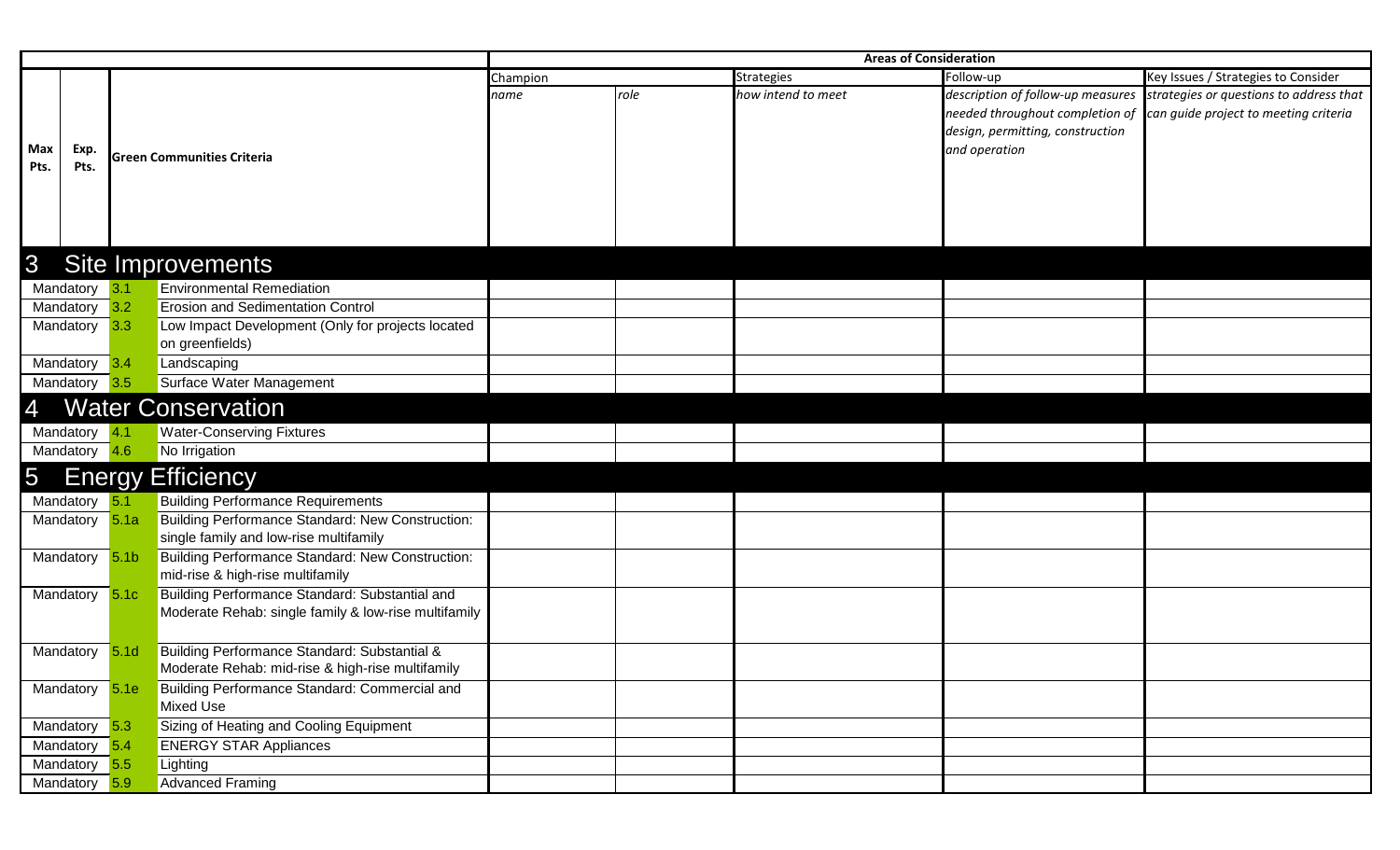|                 |                  |      |                                                       | <b>Areas of Consideration</b> |      |                    |                                  |                                                                           |  |
|-----------------|------------------|------|-------------------------------------------------------|-------------------------------|------|--------------------|----------------------------------|---------------------------------------------------------------------------|--|
|                 |                  |      |                                                       | Champion                      |      | <b>Strategies</b>  | Follow-up                        | Key Issues / Strategies to Consider                                       |  |
|                 |                  |      |                                                       | name                          | role | how intend to meet |                                  | description of follow-up measures strategies or questions to address that |  |
|                 |                  |      |                                                       |                               |      |                    |                                  | needed throughout completion of can guide project to meeting criteria     |  |
|                 |                  |      |                                                       |                               |      |                    | design, permitting, construction |                                                                           |  |
| Max             | Exp.             |      |                                                       |                               |      |                    | and operation                    |                                                                           |  |
| Pts.            | Pts.             |      | <b>Green Communities Criteria</b>                     |                               |      |                    |                                  |                                                                           |  |
|                 |                  |      |                                                       |                               |      |                    |                                  |                                                                           |  |
|                 |                  |      |                                                       |                               |      |                    |                                  |                                                                           |  |
|                 |                  |      |                                                       |                               |      |                    |                                  |                                                                           |  |
|                 |                  |      |                                                       |                               |      |                    |                                  |                                                                           |  |
|                 |                  |      |                                                       |                               |      |                    |                                  |                                                                           |  |
| $6\overline{6}$ | <b>Materials</b> |      |                                                       |                               |      |                    |                                  |                                                                           |  |
|                 | Mandatory 6.1    |      | Low / No VOC Paints, Coatings and Primers             |                               |      |                    |                                  |                                                                           |  |
|                 | Mandatory 6.2    |      | Low / No VOC Adhesives and Sealants                   |                               |      |                    |                                  |                                                                           |  |
|                 | Mandatory 6.6    |      | Composite Wood Products that Emit Low / No            |                               |      |                    |                                  |                                                                           |  |
|                 |                  |      | Formaldehyde                                          |                               |      |                    |                                  |                                                                           |  |
|                 | Mandatory 6.7a   |      | <b>Environmentally Preferable Flooring</b>            |                               |      |                    |                                  |                                                                           |  |
|                 | Mandatory        | 6.8  | <b>Mold Prevention: Surfaces</b>                      |                               |      |                    |                                  |                                                                           |  |
|                 | Mandatory 6.9    |      | Mold Prevention: Tub & Shower Enclosures              |                               |      |                    |                                  |                                                                           |  |
| $\overline{7}$  |                  |      | <b>Healthy Living Environment</b>                     |                               |      |                    |                                  |                                                                           |  |
|                 | Mandatory 7.1    |      | Ventilation (Mandatory for New Construction and       |                               |      |                    |                                  |                                                                           |  |
|                 |                  |      | Substantial Rehab)                                    |                               |      |                    |                                  |                                                                           |  |
|                 | Mandatory        | 7.2  | <b>Clothes Dryer Exhaust</b>                          |                               |      |                    |                                  |                                                                           |  |
|                 | Mandatory        | 7.3  | <b>Combustion Equipment</b>                           |                               |      |                    |                                  |                                                                           |  |
|                 | Mandatory        | 7.5  | Vapor Retarder Strategies (New Construction and       |                               |      |                    |                                  |                                                                           |  |
|                 |                  |      | Rehab projects with foundation work only)             |                               |      |                    |                                  |                                                                           |  |
|                 | Mandatory        | 7.6  | Water Drainage (New Construction and Rehab            |                               |      |                    |                                  |                                                                           |  |
|                 |                  |      | projects replacing assemblies called out in Criterion |                               |      |                    |                                  |                                                                           |  |
|                 |                  |      | only)                                                 |                               |      |                    |                                  |                                                                           |  |
|                 | Mandatory        | 7.7  | Mold Prevention: Water Heaters                        |                               |      |                    |                                  |                                                                           |  |
|                 | Mandatory        | 7.8  | Radon Mitigation (New Construction and Substantial    |                               |      |                    |                                  |                                                                           |  |
|                 |                  |      | Rehab only)                                           |                               |      |                    |                                  |                                                                           |  |
|                 | Mandatory        | 7.9  | Garage Isolation                                      |                               |      |                    |                                  |                                                                           |  |
|                 | Mandatory        | 7.10 | Integrated Pest Management                            |                               |      |                    |                                  |                                                                           |  |
|                 | Mandatory        | 7.12 | Active Design: Promoting Physical Activity within the |                               |      |                    |                                  |                                                                           |  |
|                 |                  |      | <b>Building</b>                                       |                               |      |                    |                                  |                                                                           |  |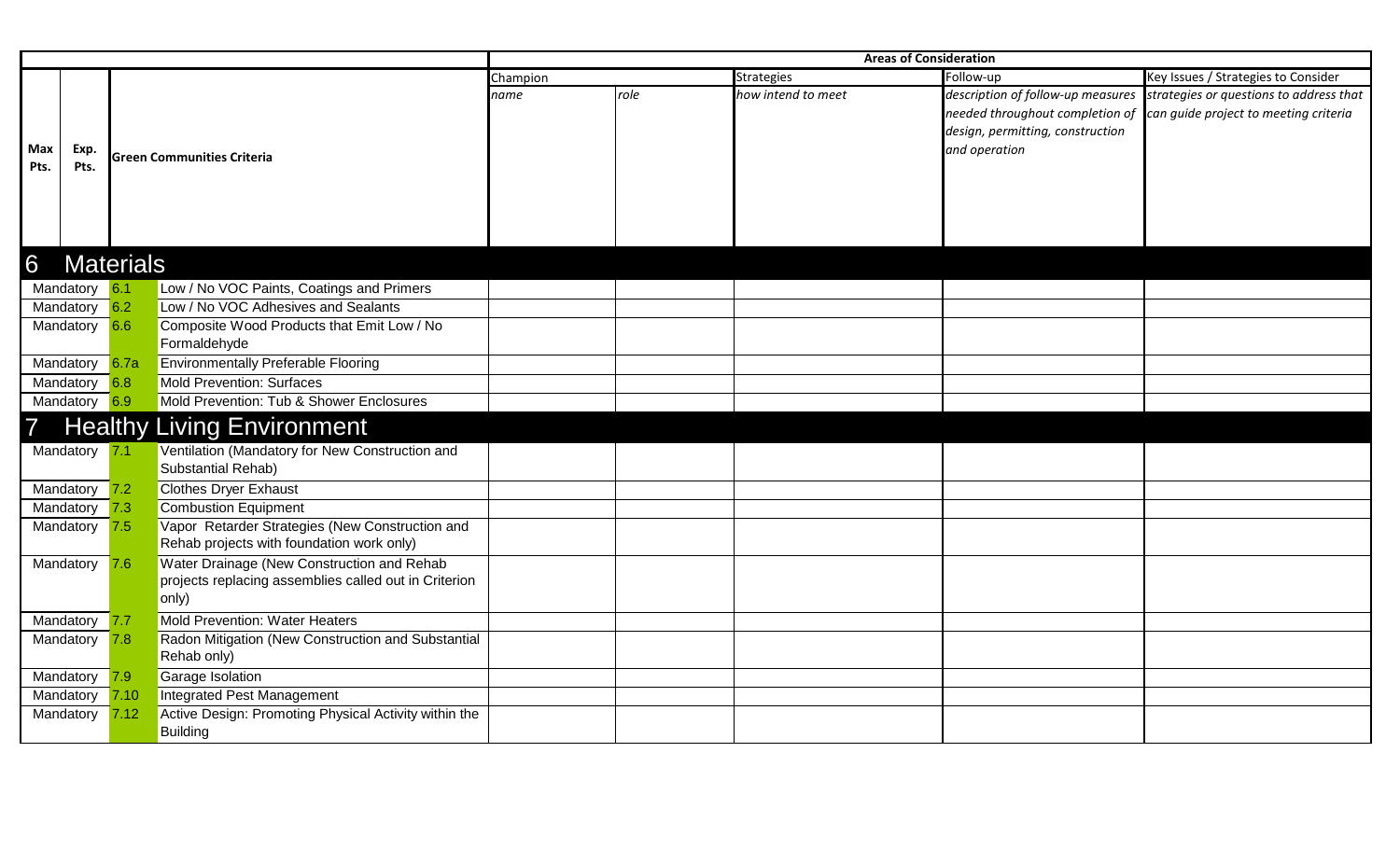|             |           |            |                                                  | <b>Areas of Consideration</b> |                   |                    |                                     |                                                                           |  |
|-------------|-----------|------------|--------------------------------------------------|-------------------------------|-------------------|--------------------|-------------------------------------|---------------------------------------------------------------------------|--|
|             |           |            | Champion                                         |                               | <b>Strategies</b> | Follow-up          | Key Issues / Strategies to Consider |                                                                           |  |
|             |           |            |                                                  | name                          | role              | how intend to meet |                                     | description of follow-up measures strategies or questions to address that |  |
|             |           |            |                                                  |                               |                   |                    |                                     | needed throughout completion of can guide project to meeting criteria     |  |
|             |           |            |                                                  |                               |                   |                    | design, permitting, construction    |                                                                           |  |
| Max<br>Exp. |           |            | Green Communities Criteria                       |                               |                   |                    | and operation                       |                                                                           |  |
| Pts.        | Pts.      |            |                                                  |                               |                   |                    |                                     |                                                                           |  |
|             |           |            |                                                  |                               |                   |                    |                                     |                                                                           |  |
|             |           |            |                                                  |                               |                   |                    |                                     |                                                                           |  |
|             |           |            |                                                  |                               |                   |                    |                                     |                                                                           |  |
|             |           |            |                                                  |                               |                   |                    |                                     |                                                                           |  |
| 8           |           |            | Operations, Maintenance, and Resident Engagement |                               |                   |                    |                                     |                                                                           |  |
|             | Mandatory | 8.1        | <b>Building Maintenance Manual</b>               |                               |                   |                    |                                     |                                                                           |  |
|             | Mandatory | 8.2        | <b>Emergency Management Manual</b>               |                               |                   |                    |                                     |                                                                           |  |
|             | Mandatory | 8.3        | <b>Occupant Manual</b>                           |                               |                   |                    |                                     |                                                                           |  |
|             | Mandatory | <b>8.4</b> | Occupant and Property Staff Orientation          |                               |                   |                    |                                     |                                                                           |  |
|             | Mandatory |            | Project Data Collection and Monitoring System:   |                               |                   |                    |                                     |                                                                           |  |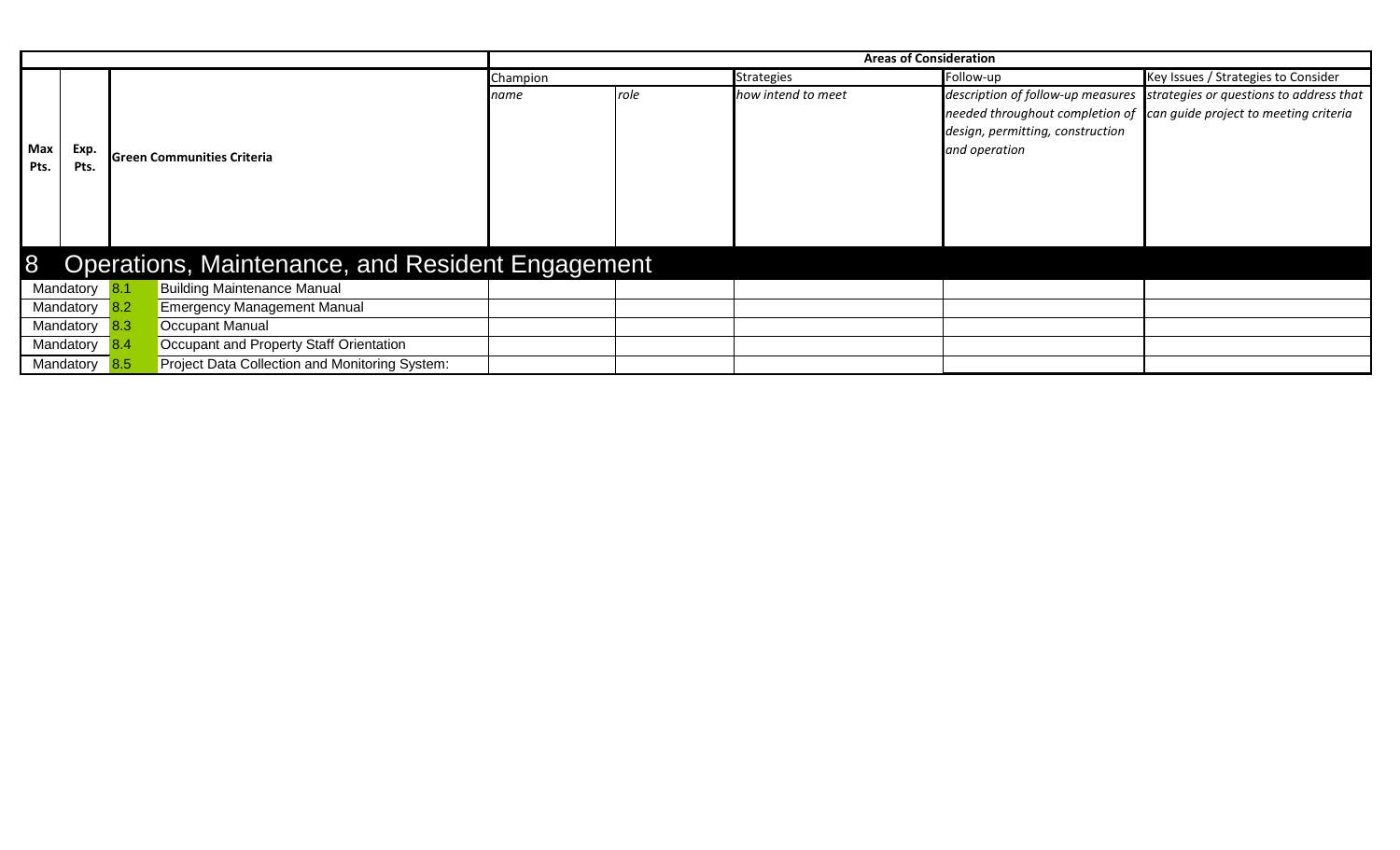## **GREEN DEVELOPMENT PLAN**



**2017 Iowa Green Streets Criteria**

**Optional Measures**

Strategies **Follow-up** Follow-up Key Issues / Strategies to Consider *name role strategy 1, strategy 2,etc. description of follow-up measures needed throughout completion of design, permitting, construction and criteria operation strategies or questions to address that can guide project to meeting*  1 12 | 1.2b Occupant Health & Wellbeing: Health Action Plan 15 1.3b Resilient Communities: Multi-Hazard Risk / Vulnerability Assessment 2 25 2.3 Compact Development 2.4 Compact Development 6 max 2.7 Preservation of and Access to Open Space 8 or 10 2.8 Access to Public Transportation 2 - 8 2.9 Improving Connectivity to the Community 5 max | 2.10 Passive Solar Heating / Cooling 10 2.11 Gray or Brownfield Site or Adaptive Reuse 2.12 Access to Fresh, Local Foods 2.13 **LEED for Neighborhood Development Certification Max Pts. Int. Pts. Iowa Green Streets Criteria** Champion **Areas of Consideration** Location + Neighborhood Fabric Integrative Design

Project Name: 0 Developer Name: 0 0 Address (Street/City/State):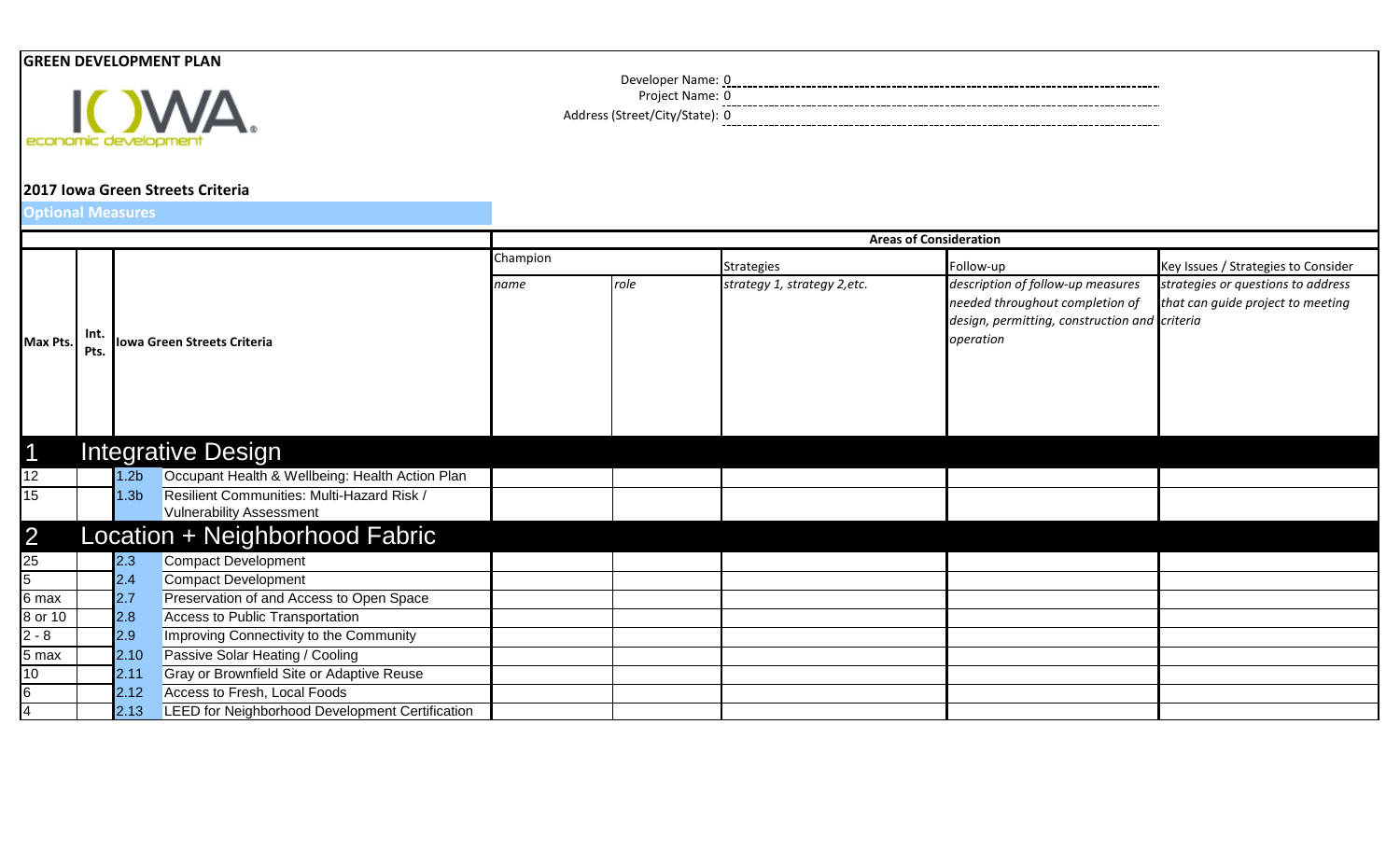|                  |              |                  |                                                                         | Champion |      | <b>Strategies</b>            | Follow-up                                                                                                                          | Key Issues / Strategies to Consider                                     |
|------------------|--------------|------------------|-------------------------------------------------------------------------|----------|------|------------------------------|------------------------------------------------------------------------------------------------------------------------------------|-------------------------------------------------------------------------|
| Max Pts.         | Int.<br>Pts. |                  | Iowa Green Streets Criteria                                             | name     | role | strategy 1, strategy 2, etc. | description of follow-up measures<br>needed throughout completion of<br>design, permitting, construction and criteria<br>operation | strategies or questions to address<br>that can guide project to meeting |
| 3                |              |                  | <b>Site Improvements</b>                                                |          |      |                              |                                                                                                                                    |                                                                         |
|                  |              | 3.6              | Reducing Heat Island Effect: Paving                                     |          |      |                              |                                                                                                                                    |                                                                         |
| $\overline{4}$   |              |                  | <b>Water Conservation</b>                                               |          |      |                              |                                                                                                                                    |                                                                         |
|                  |              |                  |                                                                         |          |      |                              |                                                                                                                                    |                                                                         |
| 6 max            |              | 4.2<br>4.3       | <b>Advanced Water Conservation</b>                                      |          |      |                              |                                                                                                                                    |                                                                         |
|                  |              | 4.4              | Leaks & Water Metering<br><b>Efficient Plumbing Layout &amp; Design</b> |          |      |                              |                                                                                                                                    |                                                                         |
| 6 max            |              | 4.5              | <b>Water Reuse</b>                                                      |          |      |                              |                                                                                                                                    |                                                                         |
|                  |              |                  |                                                                         |          |      |                              |                                                                                                                                    |                                                                         |
| $\overline{5}$   |              |                  | <b>Energy Efficiency</b>                                                |          |      |                              |                                                                                                                                    |                                                                         |
| $5 - 12$         |              | 5.2a             | Additional Reductions in Energy Use                                     |          |      |                              |                                                                                                                                    |                                                                         |
| 12               |              | 5.2 <sub>b</sub> | Advanced Certification: Nearing Net Zero                                |          |      |                              |                                                                                                                                    |                                                                         |
| 6                |              | 5.6              | <b>Electricity Meter</b>                                                |          |      |                              |                                                                                                                                    |                                                                         |
|                  |              | 5.7a             | Photovoltaic / Solar Hot Water Ready                                    |          |      |                              |                                                                                                                                    |                                                                         |
| 10 max           |              | 5.7 <sub>b</sub> | Renewable Energy                                                        |          |      |                              |                                                                                                                                    |                                                                         |
| $\overline{8}$   |              | 5.8a             | <b>Resilient Energy Systems: Floodproofing</b>                          |          |      |                              |                                                                                                                                    |                                                                         |
| $4 - 8$          |              | 5.8 <sub>b</sub> | Resilient Energy Systems: Islandable Power                              |          |      |                              |                                                                                                                                    |                                                                         |
| $\overline{5}$   |              | $5.10$           | <b>Advanced Metering</b>                                                |          |      |                              |                                                                                                                                    |                                                                         |
| 6                |              | <b>Materials</b> |                                                                         |          |      |                              |                                                                                                                                    |                                                                         |
| 3 max            |              | 6.3              | <b>Recycled Content Material</b>                                        |          |      |                              |                                                                                                                                    |                                                                         |
| 4 max            |              | 6.4              | <b>Regional Material</b>                                                |          |      |                              |                                                                                                                                    |                                                                         |
|                  |              | 6.5              | Certified, Salvaged & Engineered Wood Products                          |          |      |                              |                                                                                                                                    |                                                                         |
| 16               |              | 6.7 <sub>b</sub> | <b>Environmentally Preferable Flooring Throughout</b>                   |          |      |                              |                                                                                                                                    |                                                                         |
| $12 \text{ max}$ |              | 6.10             | Asthmagen-free Materials                                                |          |      |                              |                                                                                                                                    |                                                                         |
| $\overline{5}$   |              | 6.11             | Reduced Heat-Island Effect: Roofing                                     |          |      |                              |                                                                                                                                    |                                                                         |
| 6 max            |              | 6.12             | Construction Waste Management (Minimum                                  |          |      |                              |                                                                                                                                    |                                                                         |
|                  |              |                  | requirements for all projects. Optional points                          |          |      |                              |                                                                                                                                    |                                                                         |
|                  |              |                  | available for projects beyond mandatory.)                               |          |      |                              |                                                                                                                                    |                                                                         |
| 3                |              | 6.13             | Recycling Storage for Multifamily Project                               |          |      |                              |                                                                                                                                    |                                                                         |